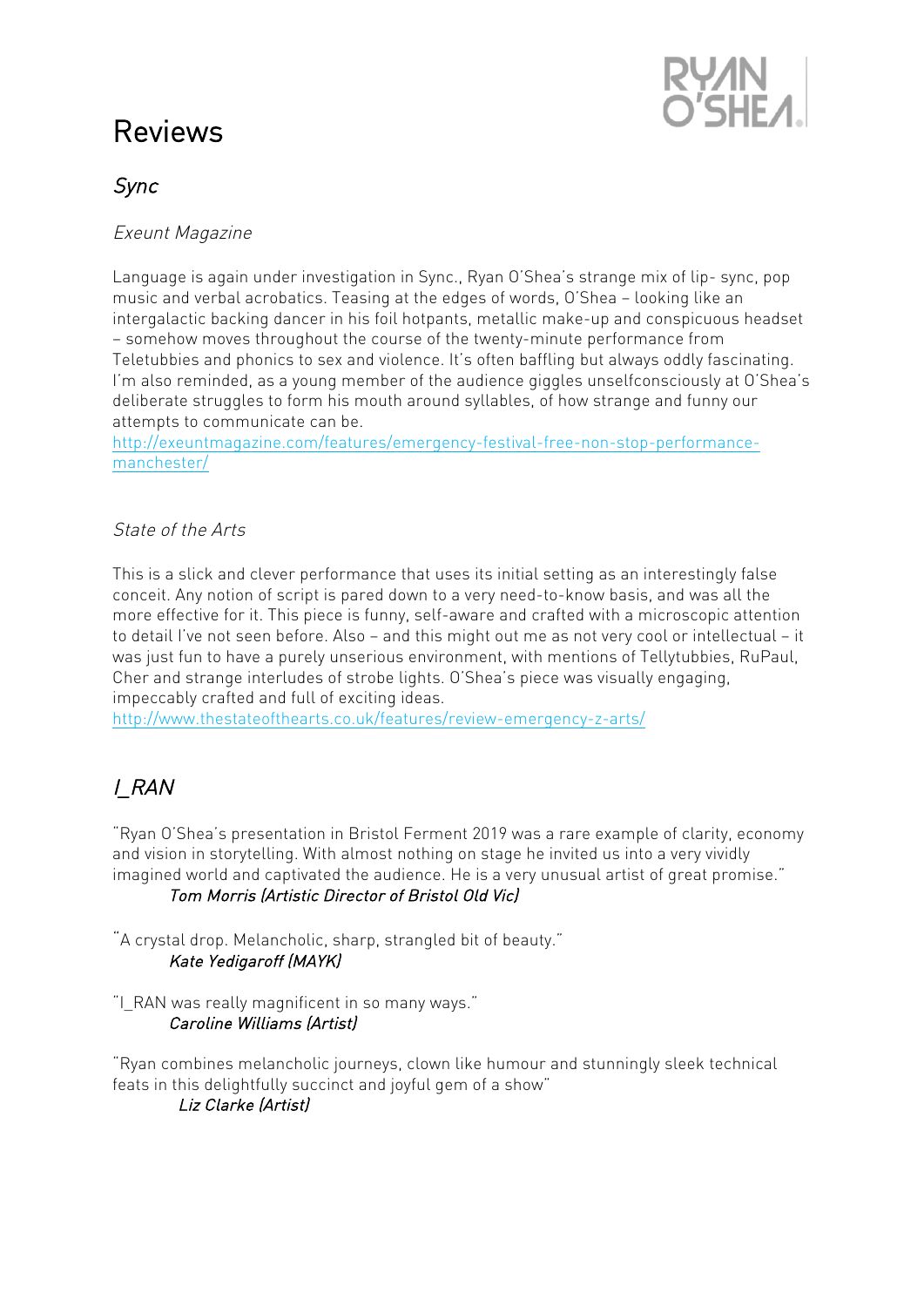#### Audience feedback:



"Awkwardly funny, uplifting in a weird way as the main character begins to resonate with you"

"Innovative, beautifully imaginative, great music, strong clever performer"

"Like a music gig, magical, mesmerising, tender. You must see it."

"cutting edge, conceptual, playful, clever"

## Concerto

"I enjoyed it very much... I really like its tone, its very beautiful weave, and its embracing of the performativity of an orchestral concert. Being an orchestra is very much about collective creation, about highly skilled individuals working together to create a harmony, and there is something fascinating about seeing a theatre audience (and concert audience) as that." Performance

#### Neil Mackenzie, Axis Arts Centre/Flare Festival

"Engaging and stylistically very interesting.Fascinating and provocative. Innovative, moving and thought-provoking. A sharp, neatly composed piece, intertwining music, war and performance. Emotional, gorgeous, organised, chaotic. A complete theatrical experience. The live piece at the end was unexpected and stunning."

#### Audience Member

"Last Saturday I had a most enjoyable, even adventurous, evening as a member of the audience of 'Concerto' presented by The University of Leicester in the Fraser Noble Building, London Road. This was a play with music about the composer Maurice Ravel, especially his time in World War One. What made the evening special was that we didn't just watch but also completed the Drama's making. Its devisors and actors, Ryan O'Shea and Katt Perry arranged for us to eat apples, beat time with pencils, even shred musical scores, which gave us a feeling of dislocated engagement, as if we were in a war itself, when you never knew what would happen next. We were constantly engaged but put on our guard at the same time, like the need in wartime to be constantly alert. Though, unlike being in a war, our invitations to take part were gently and stylishly done by Ryan and Katt, so that our acceptance made the evening an enjoyable participation. The actors, guided by Michael Pinchbeck's writing, gave us Ravel's biography in all its lyrical poetry of the Lost."

Leicester Mercury written by Michael Lane.